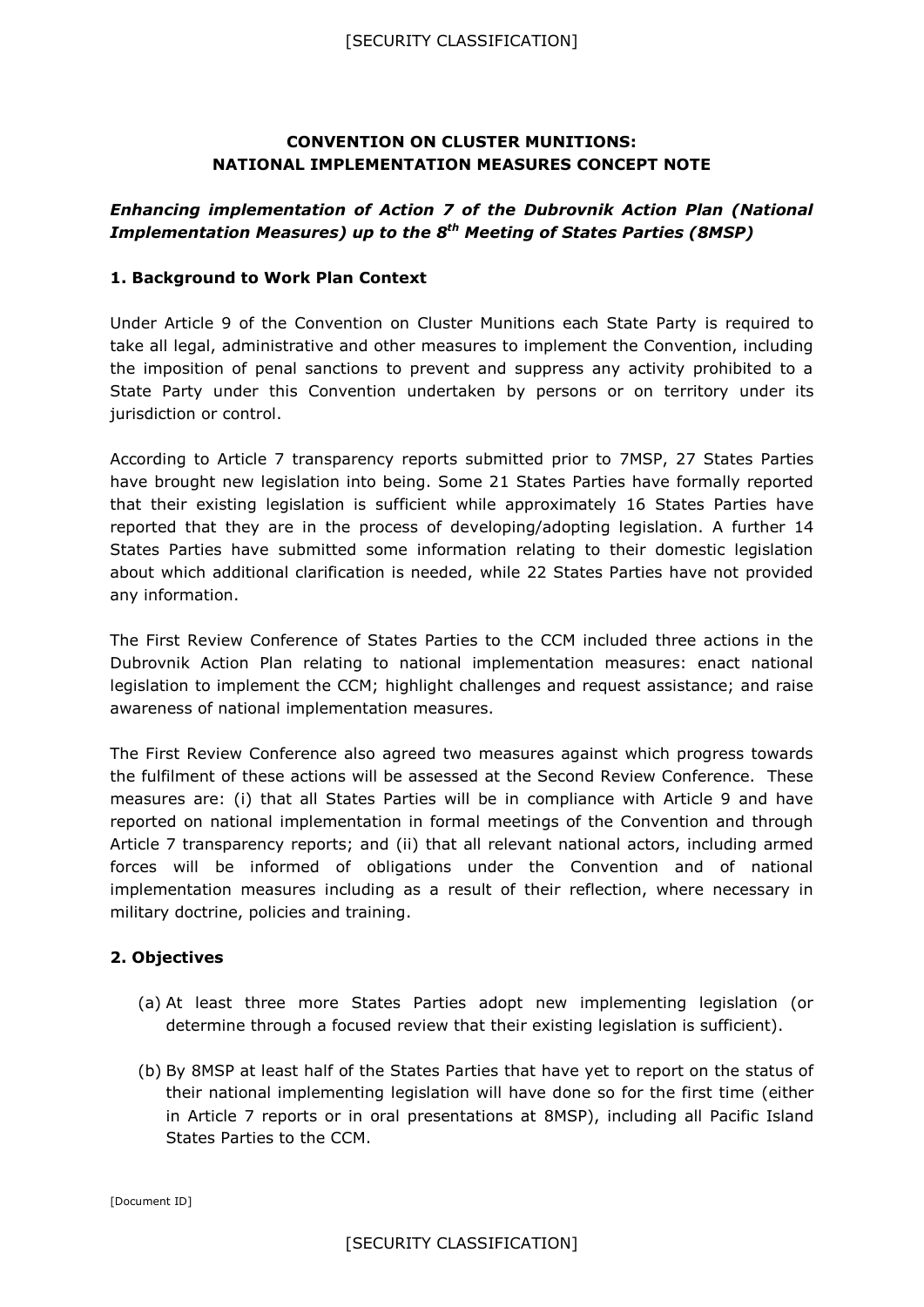#### Page 2 of 3

- (c) An increase in the number of States Parties that have articulated a policy addressing investment in cluster munitions.
- (d) States preparing to join the Convention include implementing legislation, regulations and/or policy as a part of their ratification or accession plan to ensure full implementation as swiftly as possible.
- (e) An increase in the number of States Parties sharing information on how they disseminate their obligations under the CCM to all relevant domestic stakeholders.

### **3. Strategy and Timeline**

- Host a workshop in New York for States Parties that have not submitted either their initial report or their annual transparency reports to highlight the importance of reporting information on their national implementation measures (October 2017).
- Follow up with attendees at the New York workshop to ensure the submission of reports, including information on national implementation measures (by March 2018).
- Host a Conference for Pacific Island countries in Auckland to encourage ratification and implementation of the CCM and two other conventional weapons treaties (February 2018).
- Follow up with Pacific Island attendees at the Auckland Conference to encourage reporting on implementation measures by all Pacific States Parties to the CCM.
- Sponsor a workshop in Africa to discuss and address challenges to joining and implementing the CCM, with an emphasis on the need for appropriate legislation to ensure full implementation of the Convention (by June 2018).
- Identify five States Parties that are prepared to include updates in their annual reports regarding the dissemination of information on their national obligations under the CCM. (By end April 2018.)
- Work with the coordinators for universalisation to ensure that information on national implementation measures is included in outreach to non-States Parties (particularly for those non-States Parties that require implementing legislation to be in place prior to ratification). (ongoing)
- Follow up on all opportunities to promote national implementation measures (ongoing).
- Continue promotion of existing tools including model legislation (ongoing).